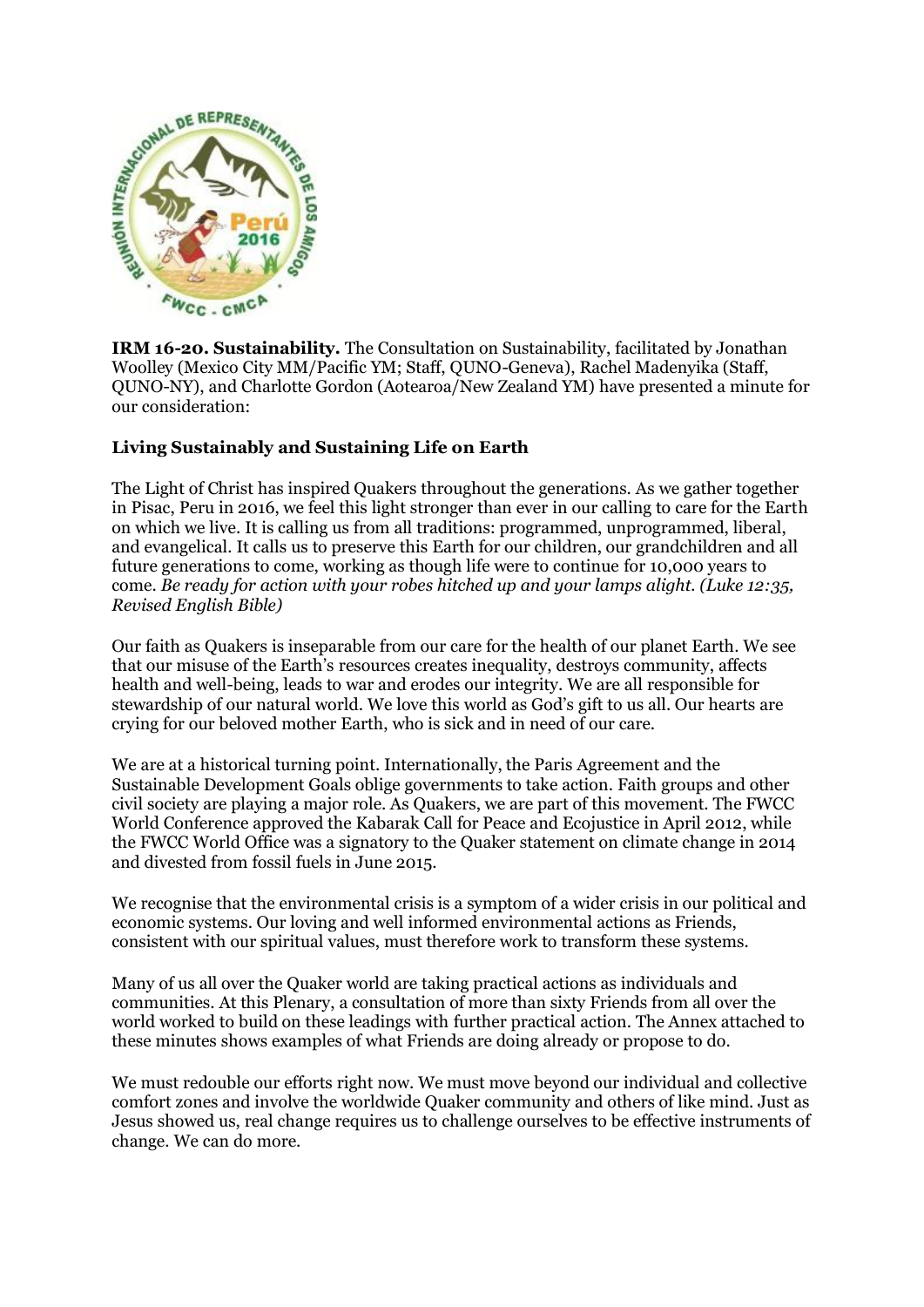On recommendation of this Consultation, and after some discussion, we adopt the following minute:

In this effort for sustainability, and mindful of the urgency of this work, this Plenary asks the FWCC World Office and Central Executive Committee to:

- 1. **Invest FWCC World funds ethically**.
- 2. **Share Quaker experiences with other faith groups** to inspire them to action, especially through the World Council of Churches.
- 3. **Seek ways of connecting Friends worldwide that are sustainable**.
- 4. **Facilitate dissemination of training materials on sustainability issues** for Quaker leaders, pastors and teachers.

This FWCC Plenary Meeting also asks all Yearly Meetings to:

- 1. **Initiate at least two concrete actions** on sustainability within the next 12 months**.** These may build on existing projects of individuals or monthly meetings or they may be new initiatives. We ask that they encourage Young Friends to play key roles. We ask that meetings minute the progress and results, so as to share them with FWCC and Quaker meetings.
- 2. **Support individuals and groups in their meetings** who feel called to take action on sustainability.
- 3. **Support the work done by Quaker organisations** such as the Quaker United Nations Office and the Quaker Council for European Affairs to ensure that international agreements and their implementation support sustainability.

This FWCC Plenary Meeting asks individual Friends and groups (such as Monthly Meetings, Worship Groups and ad hoc groups within Meetings) to **Share inspiring experiences of living sustainably** on the new "sustainability webpage" of the Quakers in the World Website (http://www.quakersintheworld.org/). This webpage can be used as a source of ideas, inspiration and action.

## *Annex to the Minute: Possibilities for practical sustainability action from the Pisac consultation*

*Individuals can:*

- 1. Dedicate personal time to nature.
- 2. Reduce consumption and use your consumer buying power to create change.
- 3. Cut down on meat consumption, be aware of energy costs in production and transport of all foods and methane from ruminant animals, support sustainable agriculture.
- 4. Travel cycle, walk, use public transport or alternatives to private cars, keep air travel to a minimum.
- 5. Grow your own food and plant trees.
- 6. Be politically active in promoting sustainability concerns.
- 7. Share environmental concerns through books, publications, conversations, electronic media
- 8. Reduce energy use.
- 9. Use less water and harvest water.
- 10. Make time for spiritual connection with God.